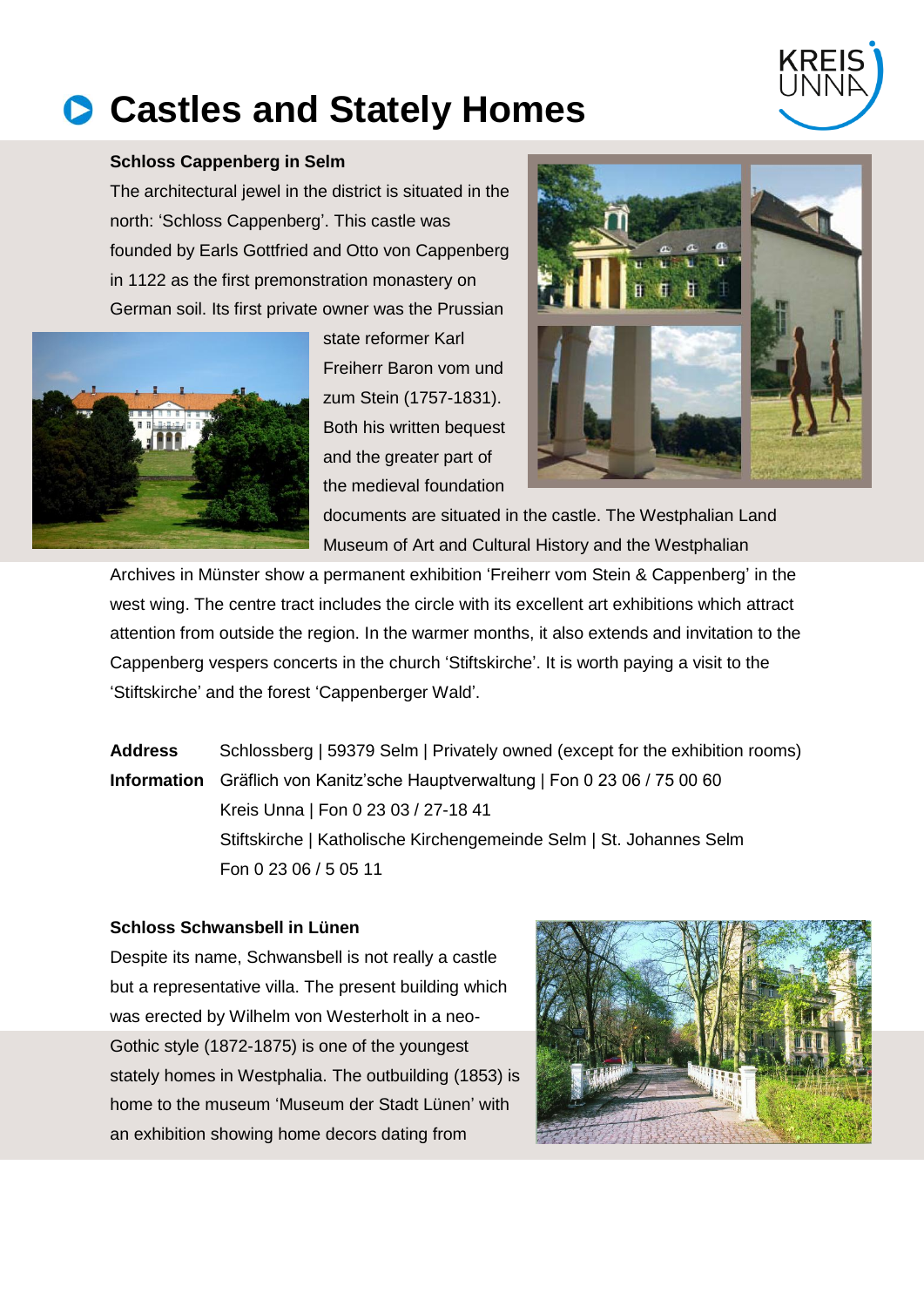between 1840 and 1930, a toys and dolls section and cast iron and ovens from the 19th and 20th Centuries. The walk through the castle park with old tree populations leads the visitor to 'Lünen Seepark', a large recreational area with a lake, beach and more.

# **Address** Schwansbeller Weg 32 | 44532 Lünen

Privately owned | The castle park and the Seepark are open to the public. **Information** Stadt Lünen | Fon 0 23 06 / 104-16 49 | www.luenen.de

# **Burg Botzlar in Selm**

'Burg Botzlar' is a building which followed a medieval Land castle and was erected at the beginning of the 19th Century. The remains of a medieval tower house still exist. Botzlar had numerous grafts, the last one being filled in in the 1960s. In 1982, the building was inaugurated as a new Council and Citizens Centre after having been restored. It now serves as a conference and event location.



| <b>Address</b> | Botzlarstraße   59379 Selm                                       |
|----------------|------------------------------------------------------------------|
|                | It can be viewed from the outside                                |
|                | <b>Information</b> about concerts, events, etc.   FoKuS Selm AöR |
|                | Fon 0 25 92 / 9 22-0   www.selm.de                               |

#### **Burg Unna**

It is assumed that the castle was erected by Earl Engelbert III. von der Mark. He was said to have built a castle in the north-east corner of the town wall in the 14th Century. It's appearance was greatly altered in the 19th Century. The town council set up the 'Hellweg Museum' here in 1936. Changing exhibitions supplement the permanent exhibition on the history of Unna and the Hellweg region. It is also worth paying a visit to the basement vault. Hightlight is the 'Unnaer Goldschatz', the discovery of 230 gold coins from the  $14<sup>th</sup>$  century.



**Address** Burgstraße 8 | 59423 Unna **Information** Hellweg-Museum | Fon 0 23 03 / 25 64 45 | www.unna.de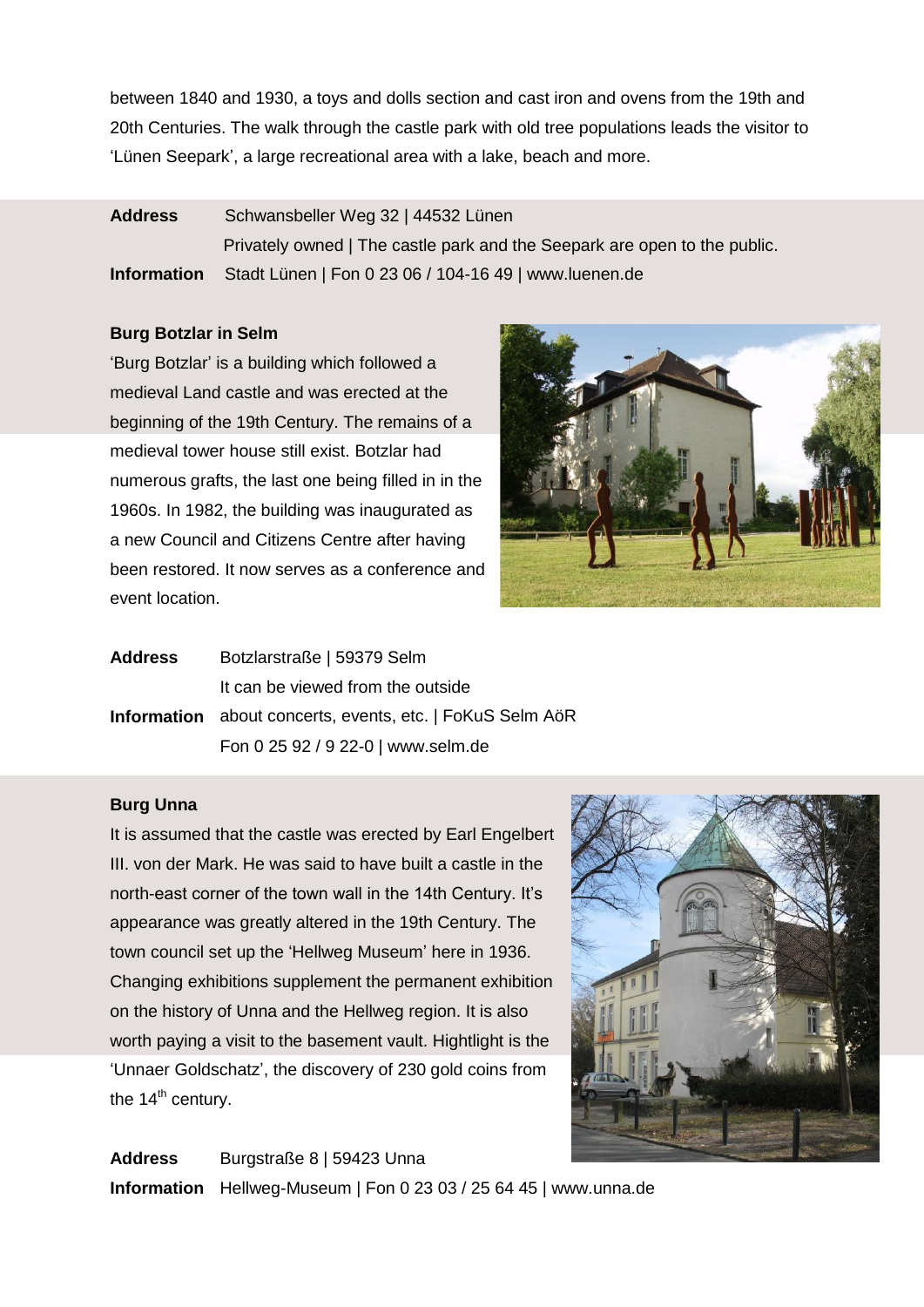# **Haus Brüggen in Bönen**

The main building of the former baronial estate was erected in the Bramey-Lenningsen area in 1718/19 as a replacement for a castle which was erected in 1582, its current form resulting from renovation work carried out in 1843. The two long timber-framed barns which are situated in the front castle area at acute angles to each other date from the 18th Century. Haus Brüggen is currently is privately owned and used for agricultural purposes.



**Address** Kamener Straße 12 | 59199 Bönen | Privately owned



#### **Haus Heeren in Kamen**

Haus Heeren is one of the most beautiful moated castles in the region and has been owned by the von Plettenberg-Heeren family since 1679. It was erected in 1606 on the site of a former construction. The ensemble of buildings with the three-winged front castle which provide the stately home with a character which is similar to that of a castle

(1689-1693) is remarkable. The orangery in the castle park which was build in 1850 was said to have been designed by one of Karl Friedrich Schinkel's pupils.

# **Address** Heerener Straße 177 | 59174 Kamen | Privately owned A walkabout is possible but a tour of the inside is not.

#### **Haus Opherdicke in Holzwickede**

The moated manor-house is situated in a unique position on the heights 'Haarstrang', overlooking the River Ruhr in the south of the district. 'Haus Opherdicke' has its roots in the 12th Century. The main building which was completed in 1687, complete with the annexes and ground were acquired by the Unna District Authority in 1980 and converted into a culture and meeting centre with exhibitions, music and small performing arts.



| <b>Address</b> | Dorfstraße 29   59439 Holzwickede                              |
|----------------|----------------------------------------------------------------|
|                | The exhibition rooms and the park can be accessed.             |
|                | <b>Information</b> Kreis Unna   on exhibitions, events, rental |
|                | Fon 0 23 03 / 27-18 41   www.kreis-unna.de                     |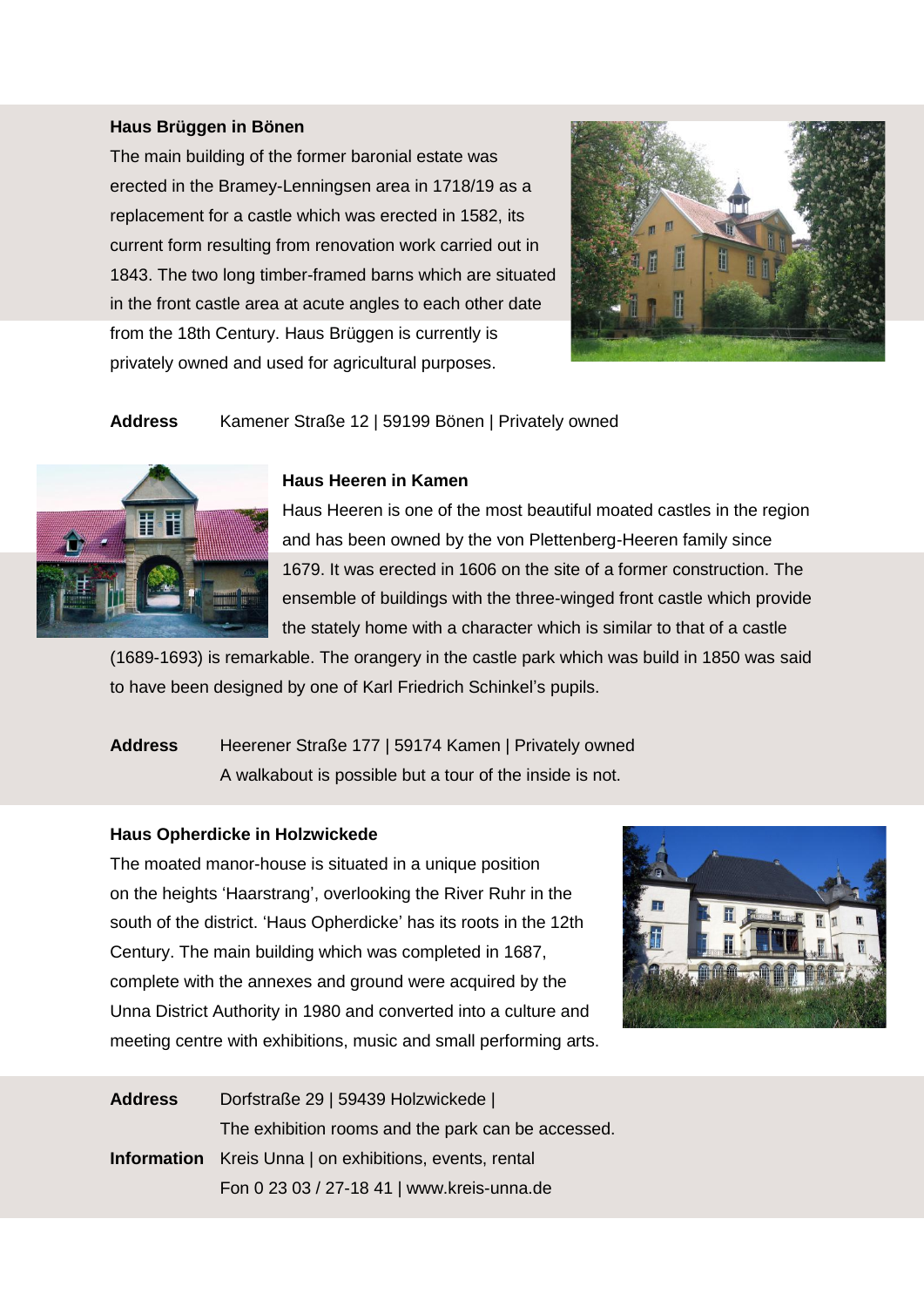# **Haus Ruhr in Schwerte**

The moated castle 'Haus Ruhr', was erected on the remains of a medieval fortification between the 17th and 19th centuries. The building complex was restored in 1987 and extended to provide space for studies at the 'Ruhrakademie', a private teaching institute for graphic design and art.



**Address** Hagener Straße 241 | 58239 Schwerte **Information** Ruhrakademie | Fon 0 23 04 / 99 60 00 | www.ruhrakademie.de



### **Haus Villigst in Schwerte**

Haus Villigst inspires with the historically grown architect-ural ensemble which has its origins in a manner dating from the 12th Century. Villigst was referred to in documents for the first time in 1170. Freiherr Ludewig von Elverfeldt had the current building erected in a classic style at the beginning of the 19th Century. It was taken over by the Westphalian Protestant Church in 1948,

extended and converted and transformed into one of Germany's first conference venues after the Second World War.

**Address** Iserlohner Straße 25 | 58239 Schwerte | It can be looked at from the outside **Information** Wesphalian Protestant Church | Fon 0 23 04 / 755-0 www.haus-villigst-ortlohn.de

#### **Steinhaus in Werne**

Together with the St. Christopher Church and the historic town hall, the 'Steinhaus' is the oldest stone building in a town which was originally characterised by half-timbered buildings. The former caste steward's home was erected shortly after 1560 and has been the site of Werne library since 1983.



| <b>Address</b> | Moormannplatz 12, 59368 Werne                            |
|----------------|----------------------------------------------------------|
|                | Can be accessed during library opening hours             |
|                | Fon 0 23 89 / 9 25 17-10                                 |
|                | <b>Information</b> Stadt Werne   Konrad-Adenauer-Platz 1 |
|                | Fon 0 23 89 / 78 07 73   www.werne.de                    |